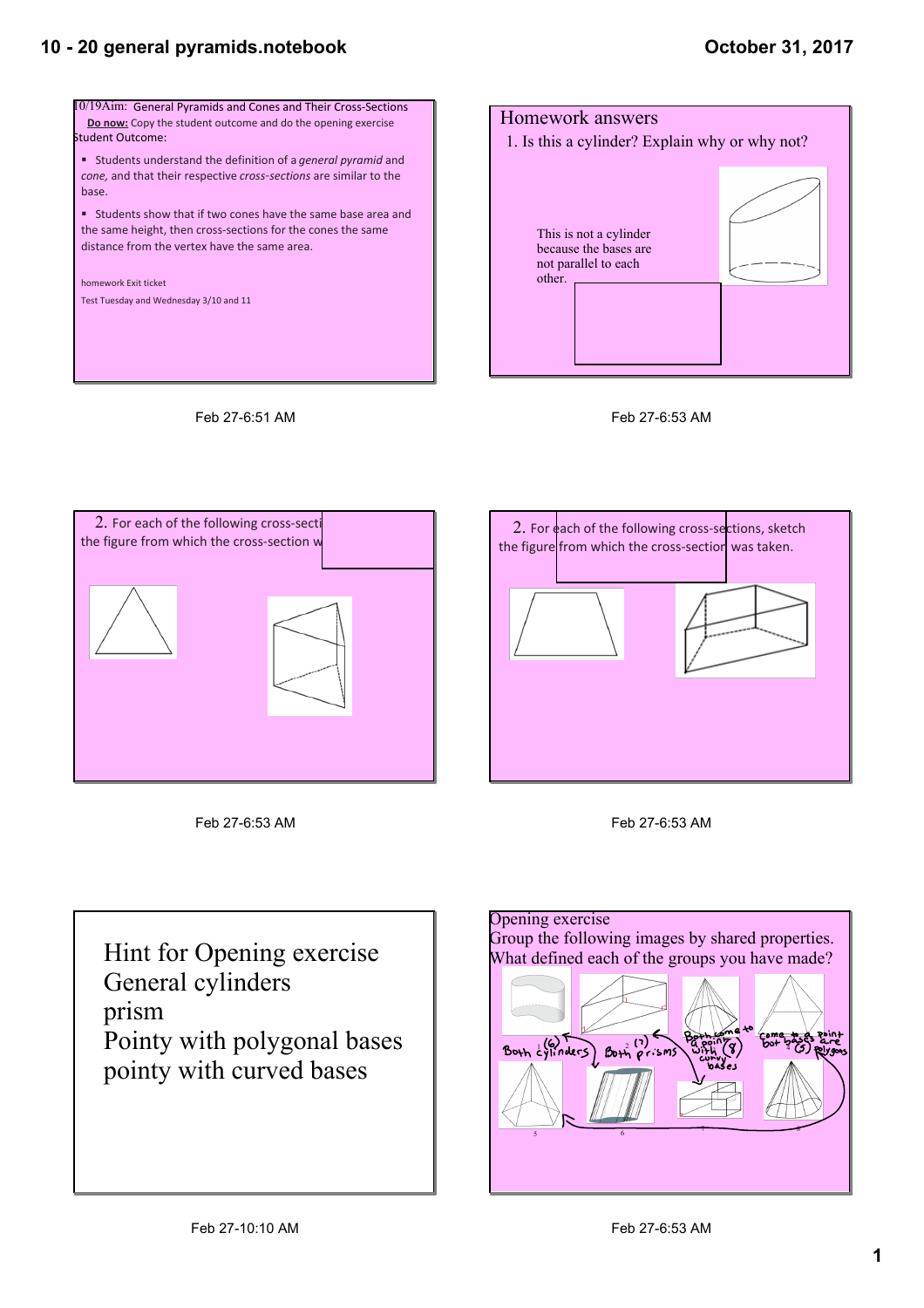









Oct 31-11:29 AM Feb 27-6:53 AM





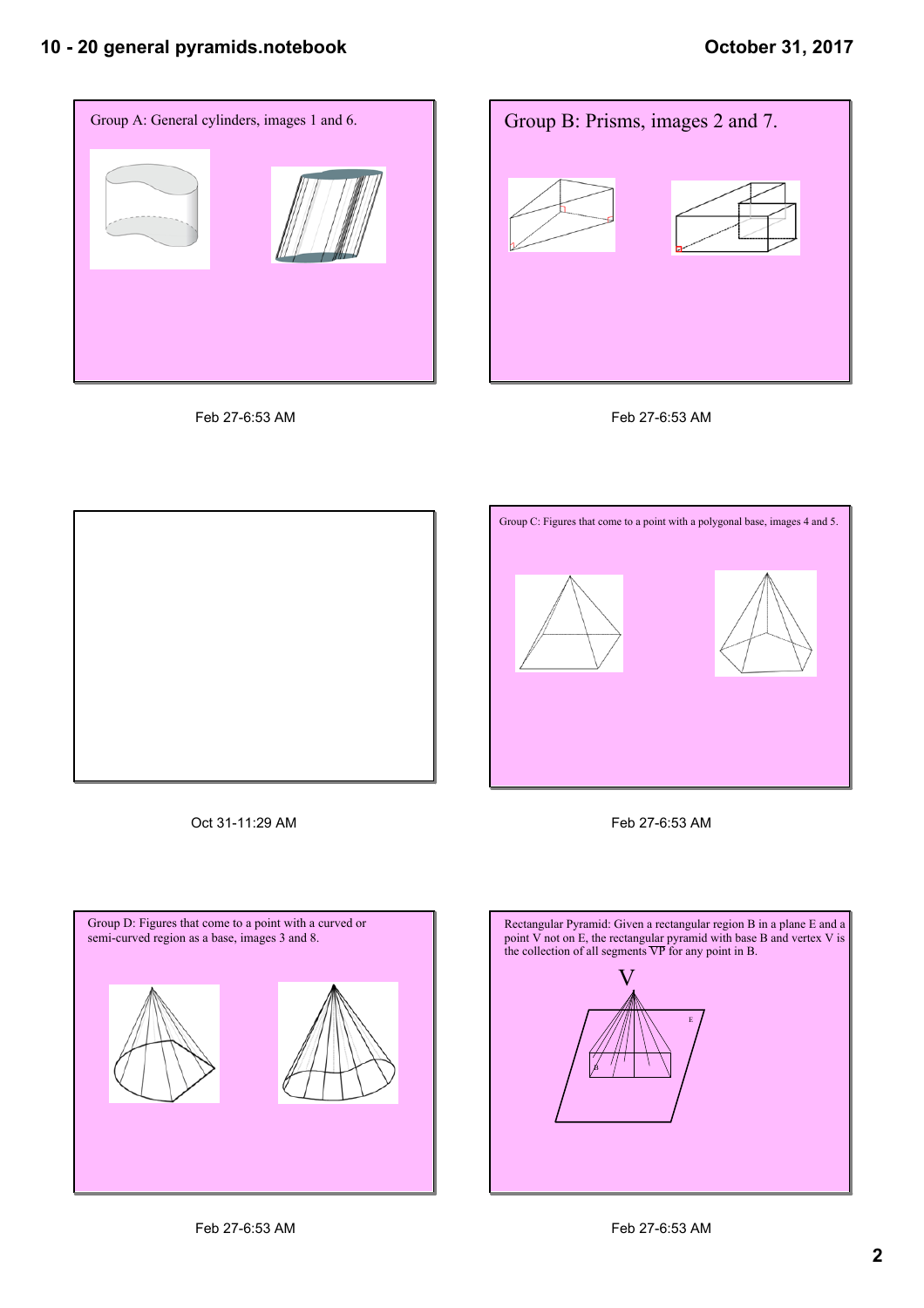

Feb 27-6:53 AM





Important facts

- $\blacksquare$  Like a general cylinder, a general cone is named by its base.
- A general cone with a disk as a base is called a *circular cone*.

**■** A general cone with a polygonal base is called a *pyramid*. Examples of this include a rectangular pyramid or a triangular pyramid.



Feb 27-6:53 AM





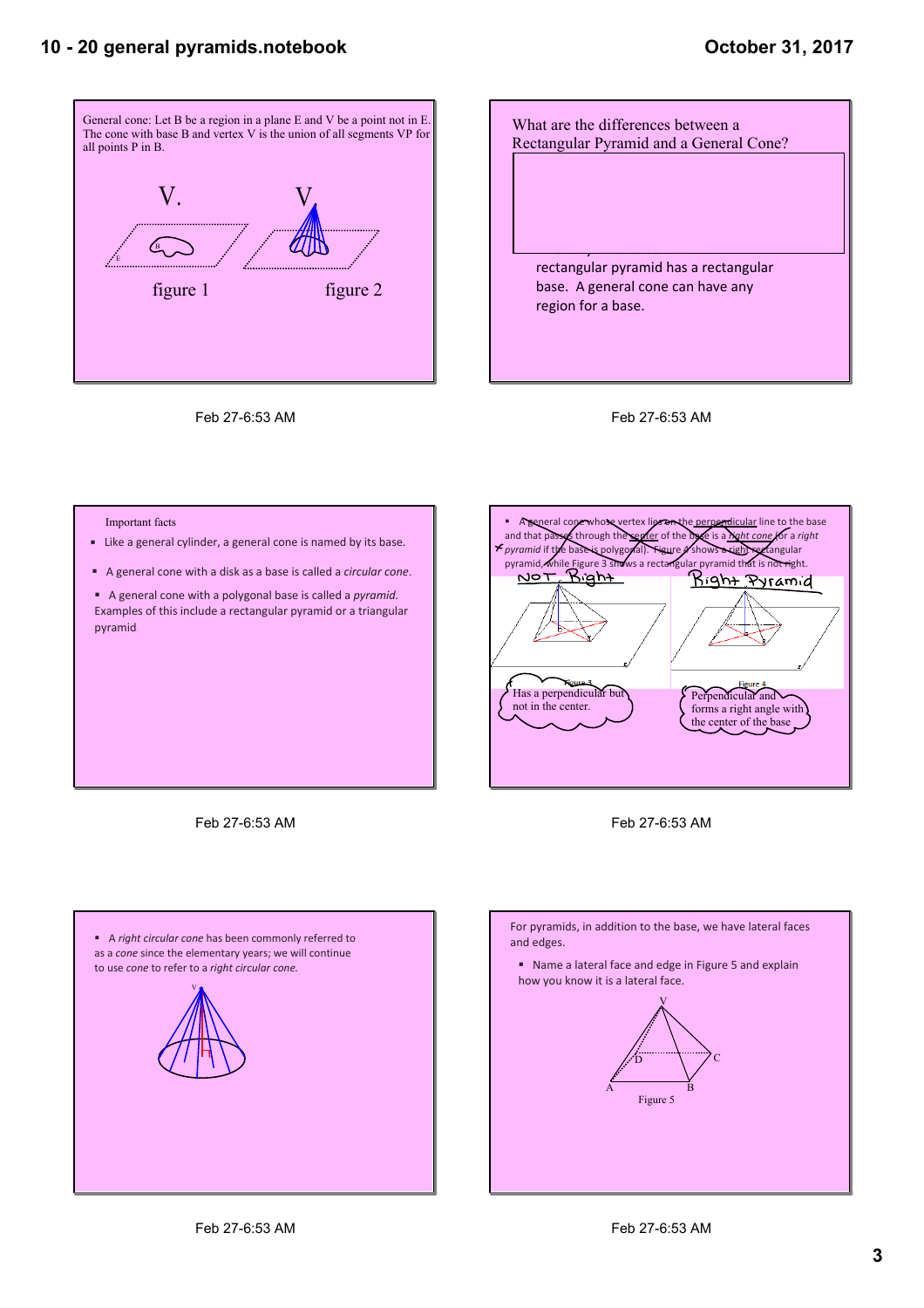### **October 31, 2017**











Feb 27-6:53 AM



Feb 27-6:53 AM



ß How can this result be used to show that any pyramid (i.e., those with polygonal bases rather than those with triangular bases) has cross‐sections similar to the base?

˙ *Whatever polygon represents the base of the pyramid, we can cut the pyramid up into a bunch of triangular regions. Then, the cross-section will be promid up into a bunch a bunch of triangles that are similar to the corresponding triangles in the base. So, the cross‐section as a whole is similar to the base.*

 $\blacksquare$   $\blacksquare$  Observe that while we've only proven the result for pyramids, it does generalize for general cones, just as we suspected when we discussed dilations.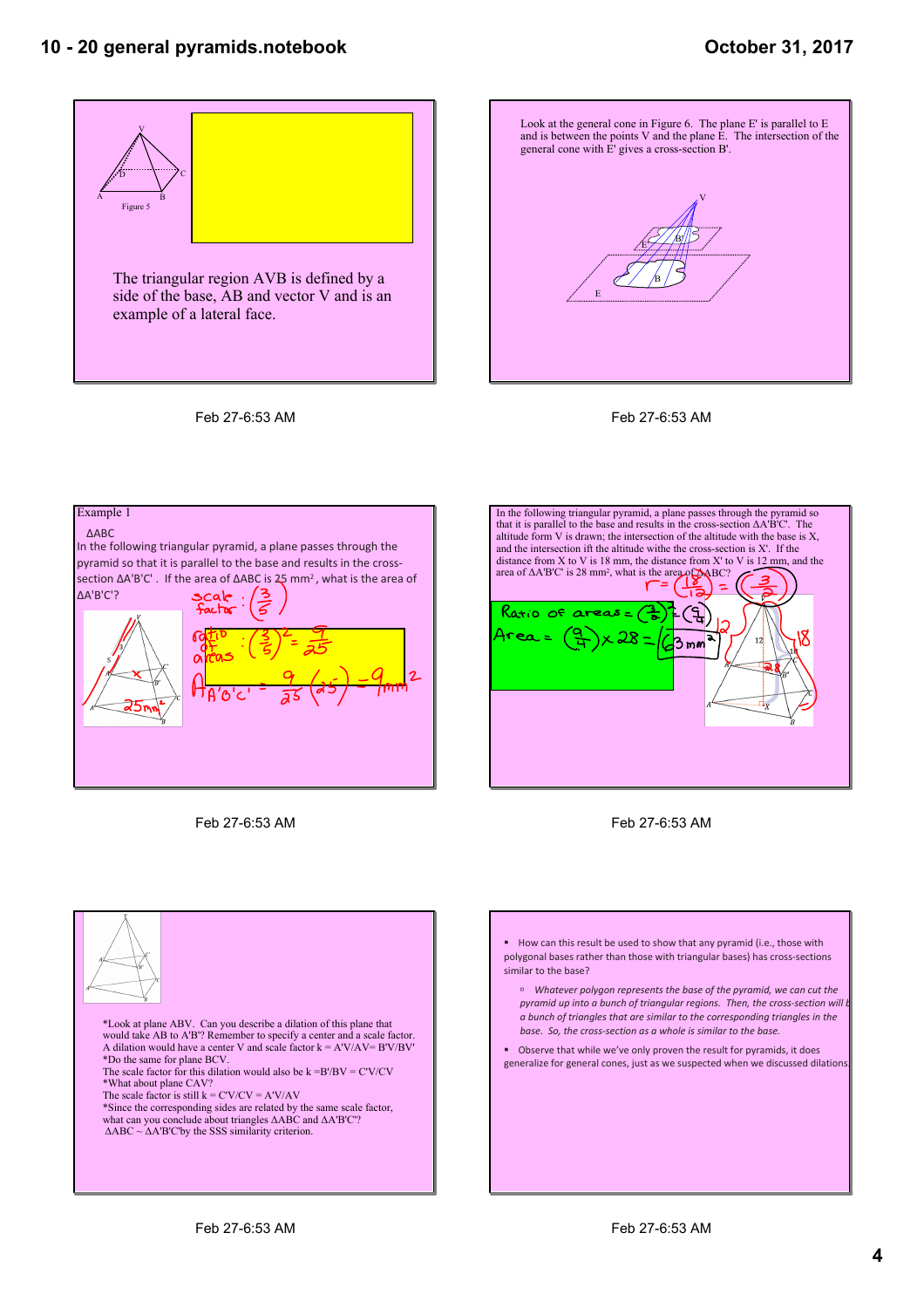



Feb 27-6:53 AM

Feb 27-6:53 AM



Feb 27-6:53 AM



Feb 27-6:53 AM



#### **Lesson Summary**

Cone: Let  $B$  be a region in a plane  $E$  and  $V$  be a point not in  $E$ . The cone with base  $B$  and vertex  $V$  is the union of all<br>segments  $\overline{VP}$  for all points  $P$  in  $B$ .

If the base is a polygonal region, then the cone is usually called a pyramid.

Rестамоила рувамио: Given a rectangular region B in a plane E and a point V not in E, the rectang*ular pyramid*<br>with base B and vertex V is the union of all segments  $\overline{\nu P}$  for points P in B.

**EXECUTE AND ASSESS TO A PROPERTIES AND ASSESS TO A PROPERTIES AND RESPONSITION ASSESS TO A PROPERTIES AND RELAT ASSESS TO A PROPERTIES A PROPERTIES AND RELATED ASSESS TO A PROPERTY ASSESS TO A PROPERTY ASSESS TO A PROPER**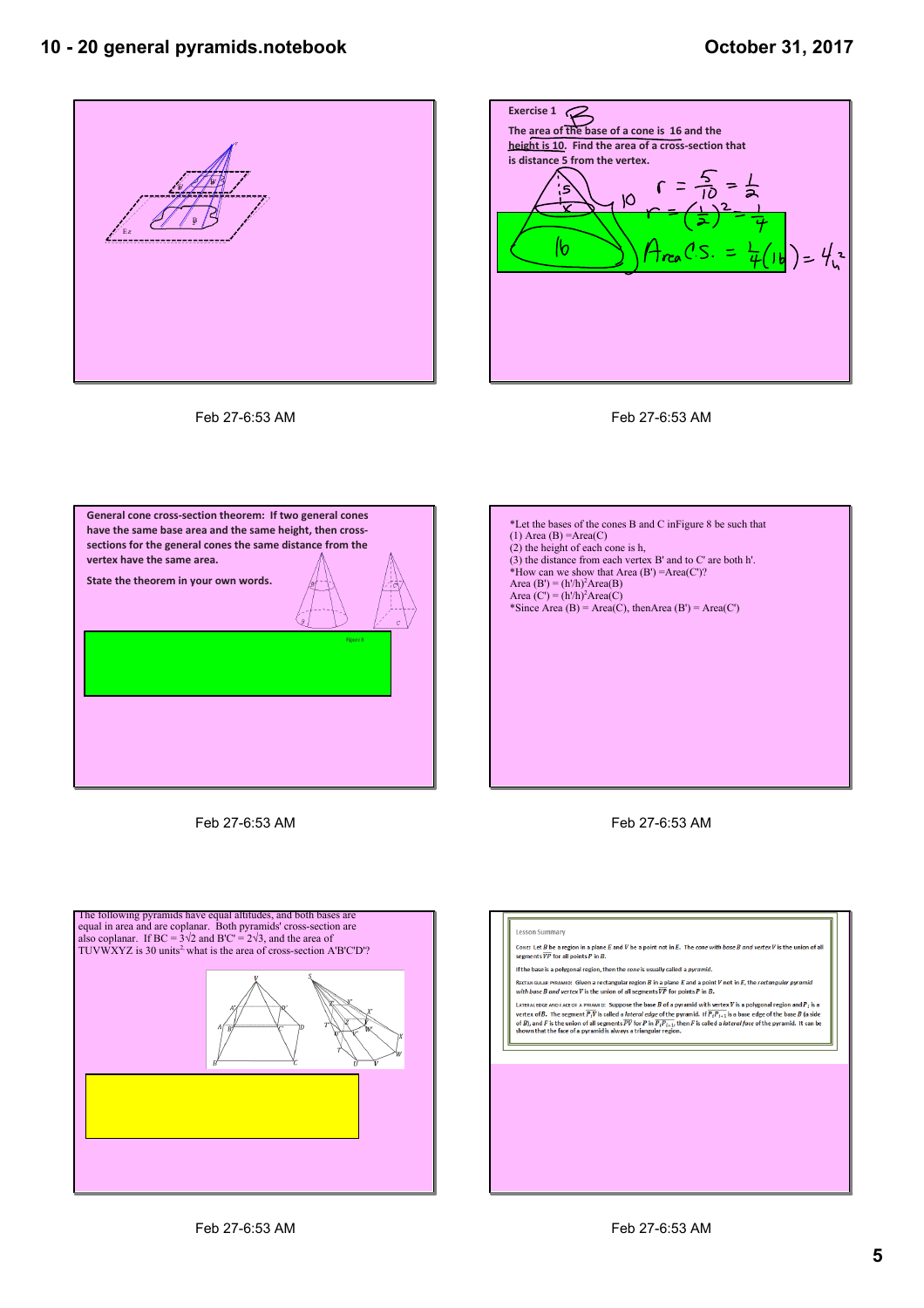### **October 31, 2017**











Feb 27-6:53 AM